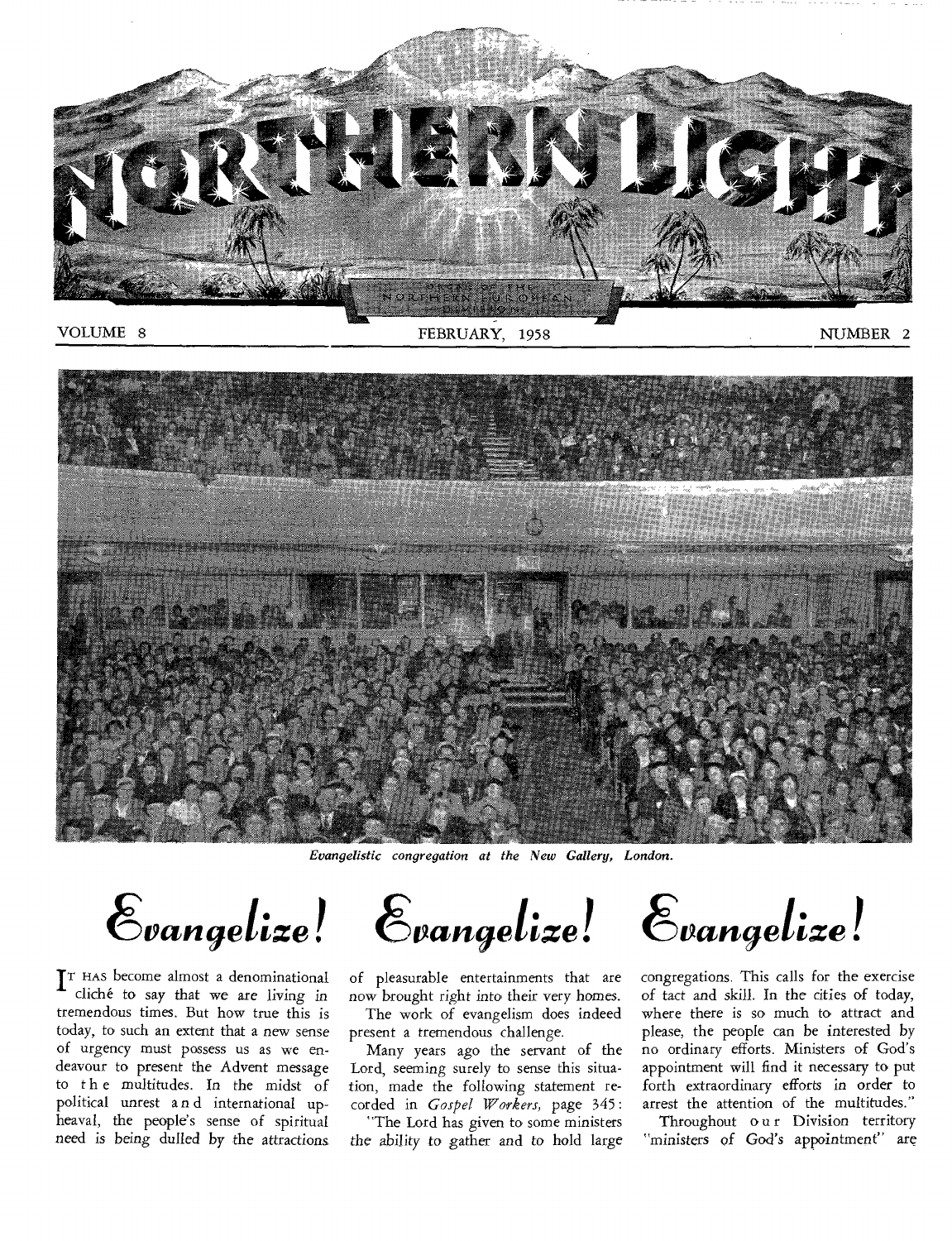endeavouring to meet the challenge of our times, and the articles throughout this issue of NORTHERN LIGHT are commended to you for your earnest and prayerful reading. As you read of the exploits of the various evangelistic teams, we trust that you will remember them in your prayers, and wherever and whenever possible give them your practical<br>and energetic support. G. D. KING and energetic support.

 $\bar{\mathcal{O}}$ *he New Gallery Centre* By Russell Kranz

 $T^{\rm o}$  the discerning customer New York is 5th Avenue; Paris, the Champs Elysées; and London, Regent Street. Thousands of people pack these famous thoroughfares every day in search of the best in quality and fashion. Adventists are indeed fortunate to have the New Gallery situated in the heart of London's premier street. Probably no other Adventist institution in the world can boast so strategic a location. Within half an hour's travelling time from our evangelistic centre live almost ten million people—the majority of whom have never heard of Seventh-day Adventists. We are glad to say that through a boldly aggressive plan of evangelism we are beginning to reach these masses.

The Centre comprises a large main auditorium seating almost 1,500 people, a smaller chapel, a large Youth Centre, an extensive library and reading room, a canteen, and sundry storage and working rooms for social service activities. The building itself houses many other offices with tenants. Rents received go toward meeting the Centre expenditures. The tasteful interior decoration of the building contributes largely to the pleasant atmosphere so many appreciate. Recently one of our ministers in Oslo, Norway, was making business calls in connection with Harvest Ingathering. He interviewed the director of one of Norway's largest shipping firms, who asked him what church he represented. When h e replied, "Seventh-day Adventist," the business man s a i d, "Seventh-day Adventist—don't you have a place in Regent Street, London ?" Our brother said we did, whereupon the shipping director told how he had passed our Centre, was impressed by our frontage

advertising and on entering was further impressed by the quiet, reverent atmosphere, the music, and the spoken word presented in one of our daily programmes. He said he would be pleased to contribute to a church sponsoring such a Centre and gave our pastor a substantial donation.

The year 1957 has been a most productive year, in fact the best on record. Supported by an evangelistic team comprising Bible Workers V. M. Warren and M. Ashworth, and Pastor V. H. Hall, B. Ball, M. Leeds, D. Elliott and the writer, with further assistance frcm local Pastors F. J. Wilmshurst, A. J. Mustard, and J. R. Lewis, Elder E. J. Folkenberg has already presented a midwinter series and now is in the midst of his autumn campaign. Fruitage from the mid-winter effort has been evidenced in 107 baptisms conducted in the beautiful New Gallery baptistry. Sunday evening attendances have kept at a steady average of 1,000 to 1,200. The Sabbath has already been presented in the autumn effort. Many are beginning to adjust their work in order to keep God's holy day. Each Sunday sees from three to four hundred staying for after-meetings in which there is much earnest seeking after God.

The present evangelistic interest has been too large for our small team of workers to handle. Lay members, particularly recent converts, have been used in closely organized intensive house-tohouse visitation. These dear folk are now rejoicing in the thrill of seeing people they have visited accept the message. Many of them accepted obedience to Christ with great hardship.

The New Gallery presents daily film worship services. Unfortunately we do not

have the money needed to advertise these. In August we showed "One in Twenty Thousand." Our appeal to the evangelistic audience to support this film with their money brought us £500. This, together with an exceptional amount of newspaper interest, enabled us to show this fine film to over 50,000 in four short weeks. English dailies gave prominent place to reports on the film and large newspapers as far away as Finland, Sweden and Australia, gave full-length feature articles on our programme. Our daily film worship services continue to build up an interest in the New Gallery. Audiences average above 1,000 per week.

One of the Centre's most popular activities is its "Best Saturday Night in Town." This monthly religious variety programme for youth attracts 1,500 to each presentation. Most seats are booked well before the scheduled date. A variety of such unique features as Nature Tells the Truth, Oratorical Corner, Bible Question Box, Counsel Corner, The Event That Changed My Life, supported by a host of musical items, comprise this evangelistic programme for young people. Associated with this meeting is a midmonthly Friday Fellowship and a weekly youth club. The results of this work are reflected in twenty-five baptisms this year.

The New Gallery is equipped with the finest large stereophonic record reproducing system in England. Mid-day programmes of music and meditation present the spoken word along with the finest classical recordings. A large number of business men and city office workers avail themselves of this opportunity to pause and listen in the rush of the city's activity.

The New Gallery singers form a permanent choir of between thirty and forty voices conducted by the writer. They sing at all the Centre programmes and make a fine lay-member contribution to the different meetings. Twice a year they form an enlarged group of 100 or more singers and, with some of Britain's well known soloists, present Handel's "Messiah" and other well-known cantatas and oratorios. Attendances at these musical programmes a r e exceptionally large.

A host of other features, such as Health Demonstrations conducted by Miss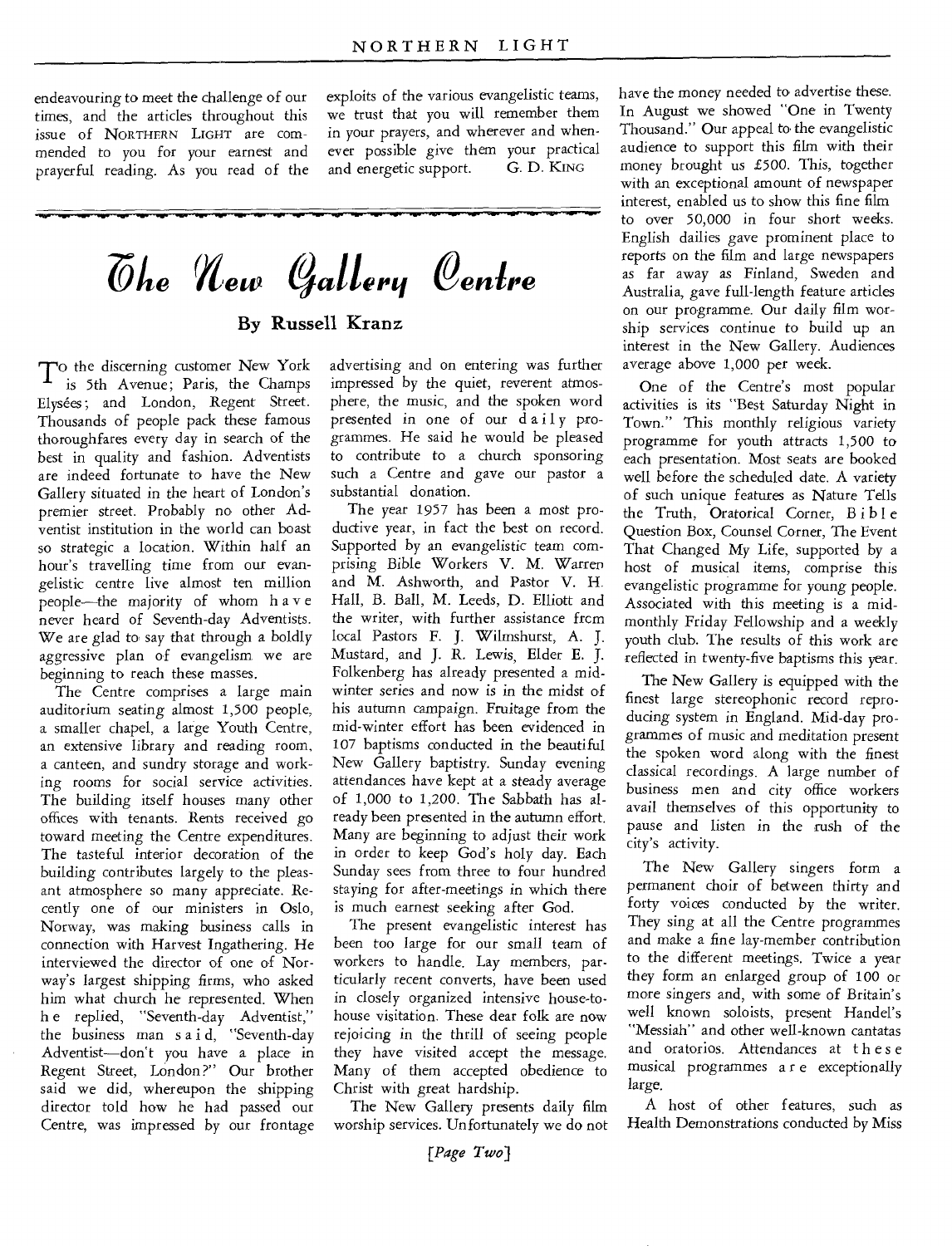K. Mahon, the London Dorcas Federation under the leadership of Mrs. A. F. Tarr, the Lending Library and Reading Room, are conducted at the New Gallery. These are all making a tremendous contribution toward the growing influence of the Centre. Four years ago a church of forty-five members met in the New Gallery chapel. Today 260 churchmembers, forming the Central London church, are pastored by V. H. Hall, who ministers to the needs and spiritual development of the new members.

Financial support for the Centre continues to grow. In 1957 approximately £3,600 was received in offerings. We are grateful for this, but are mindful of the needs of the work in this, the greatest city on earth. We solicit your earnest prayers that the Holy Spirit will continue to work with greater manifestation in London.

## *Vaking the Pulpit to the People*

I<sup>T</sup> is unfortun-<br>ately a fact ately a f act that t h e great majority of people pass by our evangelistic meetings and in many instances do also the great mass of earnest seekers a f t er truth. Many of these people would certainly



*By Th. Fonnebo.* 

be found in our audiences, and would also become faithful a n d interested hearers if only we could succeed in bringing them in contact with us and the message—and if, by confidence-inspiring contacts, we c o u 1 d only manage to destroy some of the enormous barriers of prejudice that keep many honest souls away from us!

It is with this in mind that for a couple of seasons we have tried to find some form of mass contact to create an interest in our meetings in our churches or in the rented halls. We have found that the market place in town is excellent for this purpose. Through simple, impressive songs and testimonies the Salvation Army has reached many seeking souls that later have come to experience personal conversion and faith, persons who for some reason or other never attended religious meetings. Since people do not seek out the pulpit in our churches and halls, we have always the possibility

of carrying the pulpit to them. I do believe that the words of Jesus in His great command : "Go ye," also envisage the going out, and in an intelligent way, urging the people to come to the "wedding feast.'

For our first public meeting here in Trondheim last autumn, we decided to use a somewhat inexpensive place of assembly, the market place. It was a quiet Saturday night in October. We arranged the time for the meetings in order to catch the attention of the young people who were either coming from the seven o'clock cinema performance or going to one at nine o'clock. All was set for the meeting, and the technician from the electric power station helpfully turned off the strong illumination of the market place as the first stanza of a beautiful hymn from a coloured slide appeared on the screen. By this time there was quite an audience, and all joined in singing. Song and music were relayed from a tape-recorder through loud-speakers. The entire meeting including a short sermon and three or f our hymns, lasted for about thirty minutes. At the close each one of the 250 to 300 present received a printed invitation to the meeting of the public effort that was to be held in the rented hall the following night.

Another method we tried which also proved a success was to make appointments with several of the restaurants in town to sing some songs to them and to distribute Pastor Lohne's tract, "The

Saviour," as well as some handbills. Everywhere we found interested people even more than we dared hope for. Pastor Frivold, our conference president, who happened to be visiting the town, joined the five of us in these interesting visits.

Two hundred tracts and the same number of handbills were given out in four restaurants. The business manager in the most exclusive of the places we visited, came over to us as we packed up, to thank us most heartily for the programme. He told us that he had been trying to find some form of entertainment for the restaurant, because of the trouble they had been having with groups of young people; "But," he said, "I did not expect my desires to be realized in this way, and I did not think that it would be done by members of this church." It was good to hear such a testimony from an otherwise man of the world.

I believe that more than ever we need to go to the people to let them know who we are and what we are, and also how we present the Gospel. It is true that we have advertised our meetings and our message, but we have not always enjoyed a living contact with the people, and therefore many are strangers to us. I believe we ought to pay attention to a statement made by a well known Baptist minister, Dr. Martin, as he addressed a congress of Public Relations men in New York recently. He had a good knowledge of our denomination for he said he had read seventeen books by Sister White and through the knowledge he had gained, he had become very sympathetic toward o u r message. Dr. Martin said: "Your difficulty is that so few people have had the same opportunity as I have had to get a better knowledge of your denomination. However, brethren, among all the good things that can be said, you ought not to forget that your policy of isolation is about the first and also the strongest impression we get of your denomination."

*We* have no reason to isolate ourselves, for by so doing we lose many opportunities to witness before our fellowmen.

On certain occasions during my public ministry I have visited factories in the town and held short periods of worship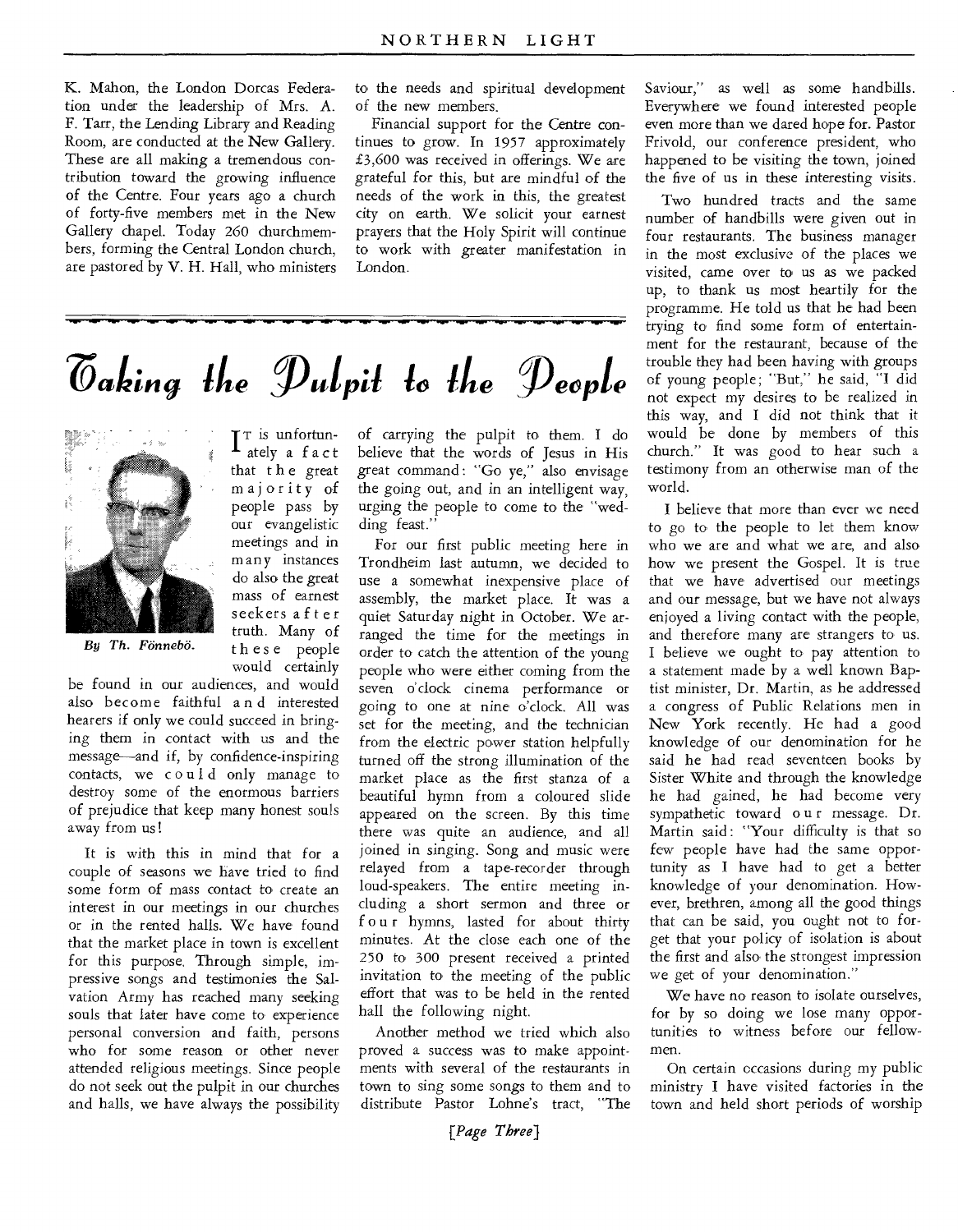with the workers and always with good results, and often the workers have invited us to repeat the visit.

Ours is not sectarian preaching, but

we bear a universal message, the original Gospel "to every nation and kindred and tongue and people." May we therefore go out and bring the message to all.

 $\mathcal{E}_{vangelism}$  in Ireland

THE CALL to work in the Irish Mission<br>found us with very mixed feelings. found us with very mixed feelings. North England to us was home, and God has blessed us with some success as we learned to labour for the multitudes in its busy cities. We had never been in Ireland, and while eager to make acquaintance with the warm-hearted people of which we had heard, our enthusiasm was severely curtailed by the whispers of religious bigotry, intolerance, and fanaticism there that persistently reached us. We were willing to go wherever the Lord wanted to send us, but how could we hope to lead a successful city-wide effort under conditions such as these?

Still with reservations in our minds but with a prayer on our lips that God would reveal His will, we sailed one early summer night for Belfast. From the first our reactions were favourable. Nothing could have been more encouraging than the sunshine on the lough and the hills, as we caught our first glimpse of t h e city. Here, at least, would be a fine place in which to live. But what of the work? Pastor 0. M. Dorland's words as he met us were not too hopeful. Apparently attempts for some years previously had been made to obtain suitable halls for evangelism but in vain. We could but try, but prejudice, we were warned, was strong against us!

With some trepidation then we set out, and after inquiry found the local manager of a country-wide cinema chain. No, he couldn't offer us one of his cinemas for they didn't hire to religious or political bodies. But somehow that man seemed friendly. Just how friendly we were to learn in a moment! Sure enough, the inevitable question came, "What denomination are you?" With a smile on our lips but with a trembling at our heart, we replied, "Seventh-day Adventists !" Quick as a flash he replied, "I thought you were! I know your work in the New Gallery in London for I was present when your people bought that place. I know the good solid work you are doing and I am prepared to help you all I can."



*The choir which assisted Pastor Elias in Belfast, Ireland.* 

Only then did it transpire just how the Lord was working for us! Convinced by what his assistant had told him, that we were Adventists, that manager had phoned a director friend of his who controlled two theatres in the city centre, and inquired if this man would be interested in accommodating us ! And that, even before he came to see us ! The upshot of it was that we were able to secure the use of the well appointed Grand Opera House, complete with Compton organ, for a very favourable figure. And would you believe it? This director, a Justice of the Peace and a Member of the Order of the British Empire, and one of the leading men of the city, had also been to the *New* Gallery services ! What he had seen there had also so impressed him that he was ready to do everything in his power to make our meetings a success. He has proved as good as his word.

In one short day then the miracle had happened! We had found a hall in prejudice torn Ireland, and an excellent hall at that, not in spite of being Seventhday Adventists, but because we were Seventh-day Adventists! From that day on we have never doubted that God wanted us in Belfast, and how wonderfully He has blessed since then! The very next day we found a fine house in which to live; some time later the budget required was voted by the Union Committee; and with the splendid backing of the North England Conference the almost impossible problem of a team was solved.

We opened the doors on October 13th, and a capacity audience filled the house. Deliberately we chose to start at the same time as the churches around, but in spite of the tremendous hold those churches do have on their members here, no less than 1,100 filled the auditorium. Since then the interest has been wonderfully maintained. As workers have gone into the homes of the people, signs of conversion have been seen time and time again. Never have we felt the Spirit of God working so strongly as we have here. Naturally Satan has not been slow to arouse the well-known prejudice in the city, and some have fallen away as our church affiliation has become known. Others, though, are loyally standing by,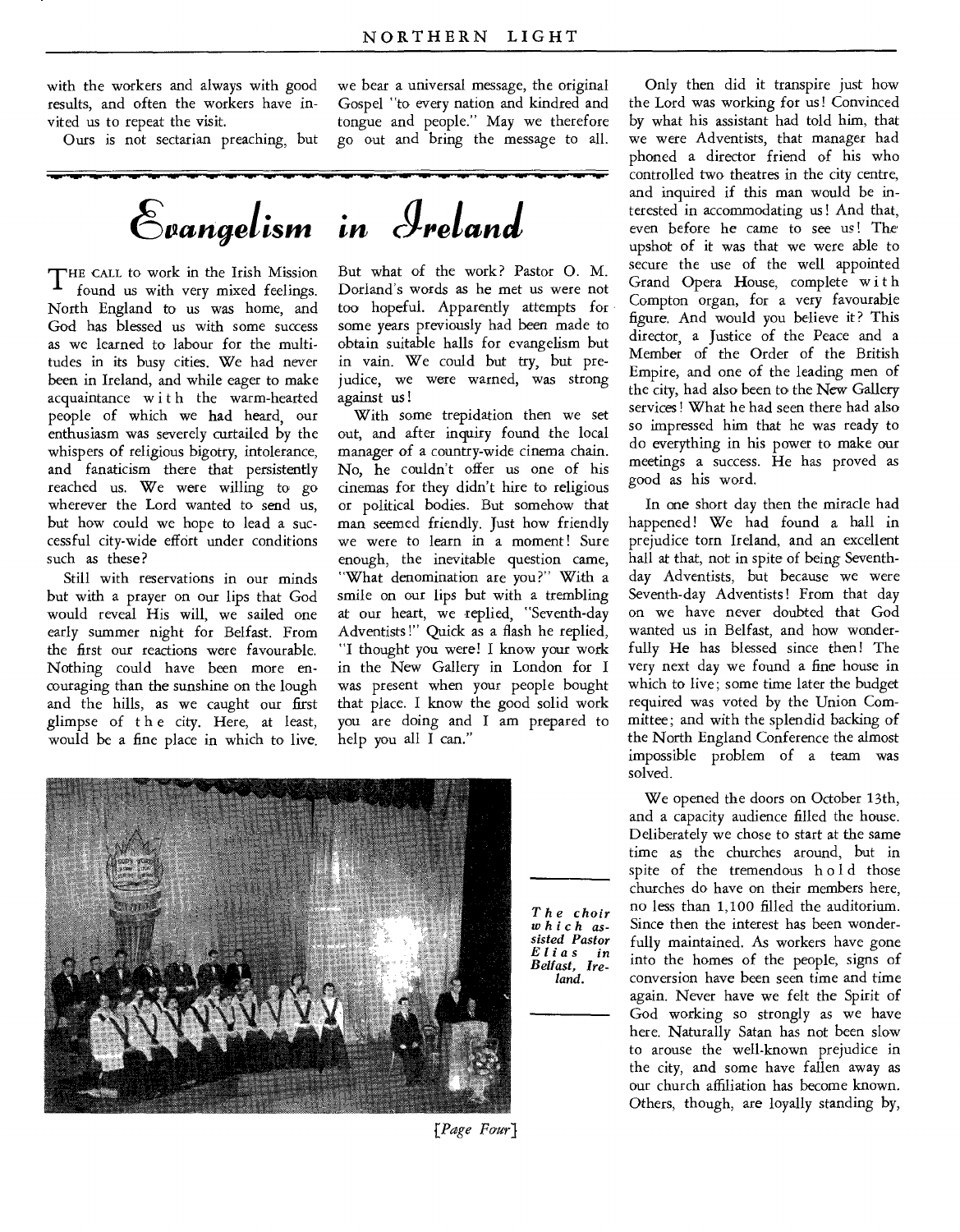Sunday by Sunday, as the positive truths of our distinctive message are preached in the setting of the cross.

What the future holds for us we do not know, but each of us as workers is confident that what the Lord has commenced He will gloriously finish. Please pray with us to that end, that not only may many souls be gathered out in Belfast and our lovely new church be filled to capacity, but that through this campaign prejudice may be shattered, and the way opened up for the successful presentation of the third angel's message in faction torn Ireland as a whole. There are many good, honest, earnest souls here, and they must be gathered out before our Lord appears.

K. A. ELIAS, *in association with W. H. Frazer, J. C. Collins, Misses M. Aikenhead, M. Clements, L. L. Mason, Mrs. D. Watson.* 

# Gathering in the Sheaves in  $\widetilde{J}$ *inland*

### **By Sakari Alftan**

 $\prod_{105}$ HAD the opportunity of starting an evangelistic effort in the autumn of 1956. My field was to be the town of Joensuu and its surroundings.

At the beginning of September we started a series of meetings in two places in the country, and as a result we held the first baptismal service at the turn of the year. On New Year's Day we held the opening meeting in the town. We advertised well for several weeks and as a result about 700 people came to listen to the opening address. From 250 to 300 people regularly attended our meetings in this town. At the same time we held meetings in the country.

A great blessing to our work was the gift of healing the sick. Many sick were healed while we prayed for them at our meetings and privately. At the following meetings the people who had been healed told about their blessed experiences and thanked God, whom we preached.

The ministers of the  $\frac{1}{\sqrt{1-\frac{1}{\sqrt{1-\frac{1}{\sqrt{1-\frac{1}{\sqrt{1-\frac{1}{\sqrt{1-\frac{1}{\sqrt{1-\frac{1}{\sqrt{1-\frac{1}{\sqrt{1-\frac{1}{\sqrt{1-\frac{1}{\sqrt{1-\frac{1}{\sqrt{1-\frac{1}{\sqrt{1-\frac{1}{\sqrt{1-\frac{1}{\sqrt{1-\frac{1}{\sqrt{1-\frac{1}{\sqrt{1-\frac{1}{\sqrt{1-\frac{1}{\sqrt{1-\frac{1}{\sqrt{1-\frac{1}{\sqrt{1-\frac{1}{\sqrt{1-\frac{1}{\sqrt{1-\$ not look with favour upon our success. They started a powerful anti-campaign by placing tracts that opposed us, in the homes. They wrote unfavourably in the papers and with contempt about o u r church and doctrines. They also held meetings against us. We thank God that He can make the opposition serve His own purposes.

With the help of God, through the

efforts of faithful churchmembers and Bible workers, Laina Keranen and Viola Pesu, we were able to add fifty new members to our church membership. We are deeply grateful to God, when we see that despite our faults and inadequacy, He has been able to use us in His service.

During the autumn we have tried to help the new members to become deeply rooted in the Word of God. At the same time we have started a new effort in four places holding meetings once a week in each place. Besides the sermons, we have used the Bible Correspondence School lessons as a help, and have given them personally to the hearers. Thus they can both hear and read the Word of God. We plan to start the work in two other fields. In one place the interest has been good, for which we thank God. At the same time there are villages which completely shut their doors to the preaching of the Gospel.

In a country village we have held meetings during the work-day hours when there were no free evenings.

We have proved Jesus' words to be true: "The harvest truly is great, but the labourers are few." May our prayers continually be: Lord, send new workers to the harvest field, so that we may be able to gather the remaining sheaves into the storehouse of Heaven!

## $\mathscr{P}$ reaching in Sweden **By Bertil Fernstad**

MY LAST year of activity has been spent in Jönköping, a town situated at the south end of Lake Vetter in the province of Smaland. Fifty years ago Jönköping was the centre of great religious revivals and because of this it was at that time called Smaland's "Jerusalem." This name is still very often heard, but the time of revivals is now a thing of the past, and the services in the many different free church halls, memories of the revival period, are today rather sparsely attended. The present town of Jönköping, just as other towns in Sweden, is characterized by cinemas, dancing halls, and similar places of pleasure.

We began our meetings in Brahesalen, the finest hall in Jonkoping, which seats nearly 900 people. We had advertised our first subject as "The Heavens are Telling" and gave the public the opportunity of requesting free tickets. At the opening of the meeting we were happy to see the hall filled to capacity. Yes, about 100 people were turned away because of lack of accommodation.

About 450 people came to the next meeting, and there was a good attendance throughout the four months the large hall was available. Then we had to move to our own church, and this caused a drop in the attendance, possibly because our church is not as well located as could be desired. There was also a good deal of prejudice against Adventists.

We have baptized nine during 1957. This small result is partly due to the difficulty of getting the Sabbath free.

However the seed has been sown and God will certainly cause it to spring forth. The printed or duplicated lectures have been read by many who have not even attended the meetings. One teacher in the state public school in a neighbouring village, who attended only a few meetings, has used the lectures on astronomy as a basis for the teaching of the subject to the pupils! Yes, some weeks ago I learned that this teacher had also taught the children about the Sabbath, the Mark of the Beast, as well as the number 666! My duplicated ser-

*[Page Five]*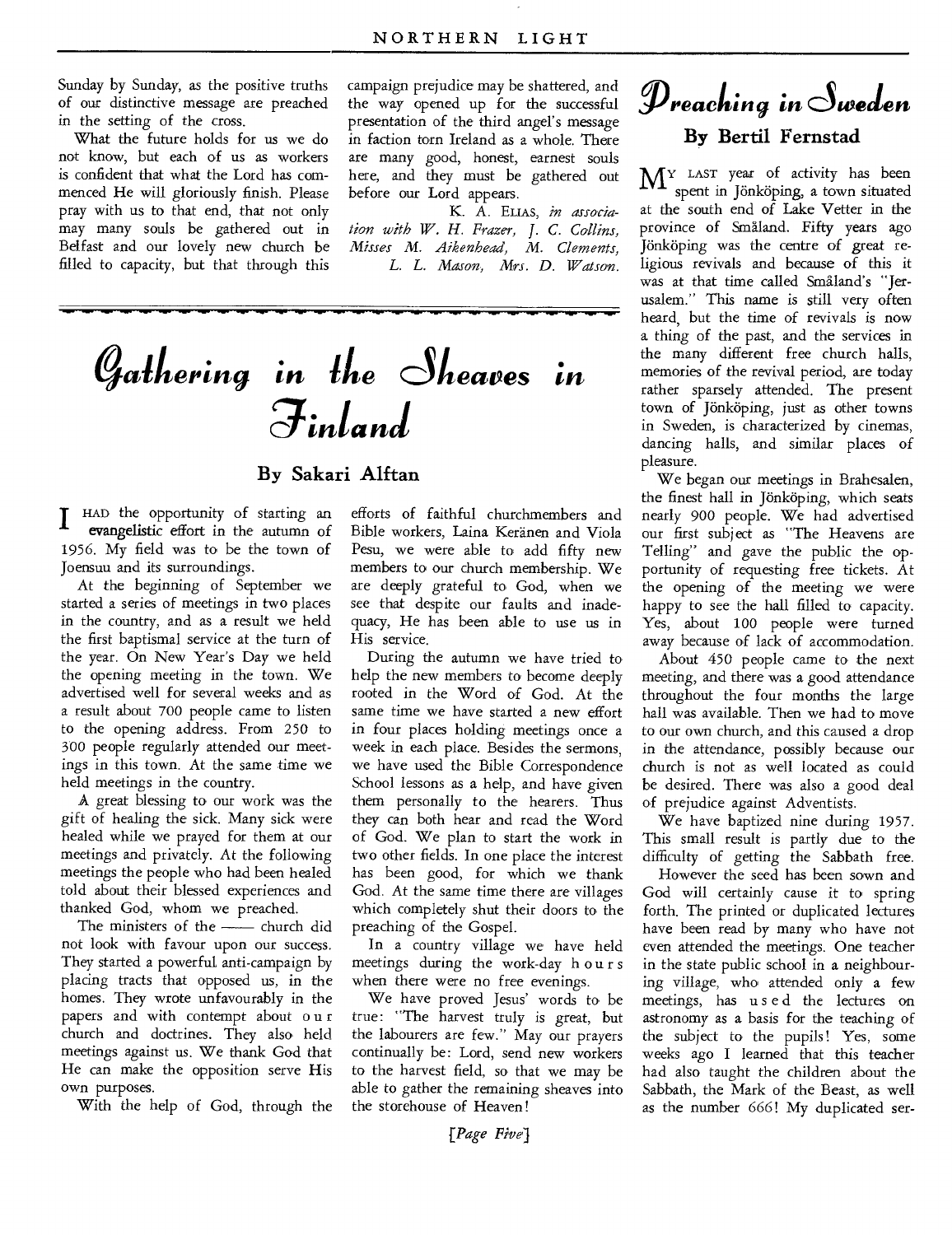mons were the source of the information!

Some months ago we began a new campaign in the large hall mentioned previously. We were bold enough to use as our opening address the same subject as the autumn before. Again "The Heavens are Telling" drew hundreds of people. At the fourth meeting we decided to show the film "One in 20,000." However the Swedish film censorship prohibited the showing of this film publicly because of the realism in the operation scene, so I decided to invite people by personal contact. For this purpose I met with the Evangelical Preachers' Bond in Jönköping. This was my first contact with these preachers of other denominations, and I was a little uncertain as to how they would receive me. However, they met me as their brother with all kindness and took gratefully the tickets I offered. More than that, one of them provided me with the opportunity to meet the Committé of Collaboration in the temperance work, which had its meeting the same night. More than 100 tickets were received by these good men and women.

Our own congregation in Jönköping is enthusiastic in the Lord's work and gives good support to the public effort by singing and prayer. The prospects for a fine harvest this year seem brighter than for the previous year. We believe that God will give us the victory through our Lord Jesus Christ.

*gaiiness in Oxford* 

THE city of Ox-<br>ford. famed ford, famed universally as a centre of learning, waited long to hear the message of the three angels. The presence of some thirty colleges, forming t h e University



*By S. G. Hyde.* of Oxford (all

situated within what must surely be the world's most academic square mile) and having a student population of over 8,000, may have been partly the reason for this long delay. But the chief reason has been lack of hall facilities. Until 1957 that dilemma still persisted except that the opportunity occurred at the end of that year to use the city's centrally situated Civic Hall for twelve Sundays. No follow-up hall was available and no halls for week-night or Sabbath were known to exist. But it was felt we should wait no longer but take advantage of the available few Sundays in the Civic Hall and then trust that what would appear to be an improvident move would be offset by the unknown and unforeseen openings of a Divine providence.

Two lady workers of experience, Miss M. Anstee and Miss M. Emm, together with Mr. Alec Freeman, a licensed minister, and a young graduate, Mr. James Ginbey, joined me for this pioneering campaign—one that was to call for courage and toughness, in addition to the usual requisites of faith in God and in His mighty power.

As we recalled some of the movements in Oxford's long history, we felt honoured to be called to undertake this pioneering effort on behalf of a more important movement—the Advent movement. Since the days of Ethelred, the son of the famous King Alfred, Oxford has seen stirring times and controversies including the famous Tractarian or Oxford Movement a n d the Protestant Church's secession to the Papal church which followed under the guiding influence of such notable men as Cardinal Newman, Dr. Keble, Dr. Pusey and Professor Froude. The populace h a d clamoured for and cheered at the public burnings at the stake, in Broad Street, of Archbishop Cranmer and Bishops Latimer and Ridley who "yielded their bodies to be burned, bearing witness to the sacred truths which they had affirmed and maintained against the church of Rome." Yes, as we thought of these past developments, we prayed that we might be used of God to proclaim the truths for these last days to the successor generation of Oxonians.

Our campaign opened quite encouragingly with some 800 non-Adventists present. We also maintained a goodly sized congregation during successive Sundays. But the response was comparatively poor and the quality disappointing. We had, however, made a beginning, and the team of workers began to visit the people seeking to make friends and establish a contact that would later be translated into active fellowship.

The King's Heralds came over for the first three Sundays to help us, and did great service. Llewellyn Meredith, the radio organist of the Voice of Prophecy team, played the four-manual pipe organ every Sunday, except one Sunday when

*A thousand people assembled i* n *t h e Oxford Town Hall for the opening meeting of the campaign.* 



*[Page Six]*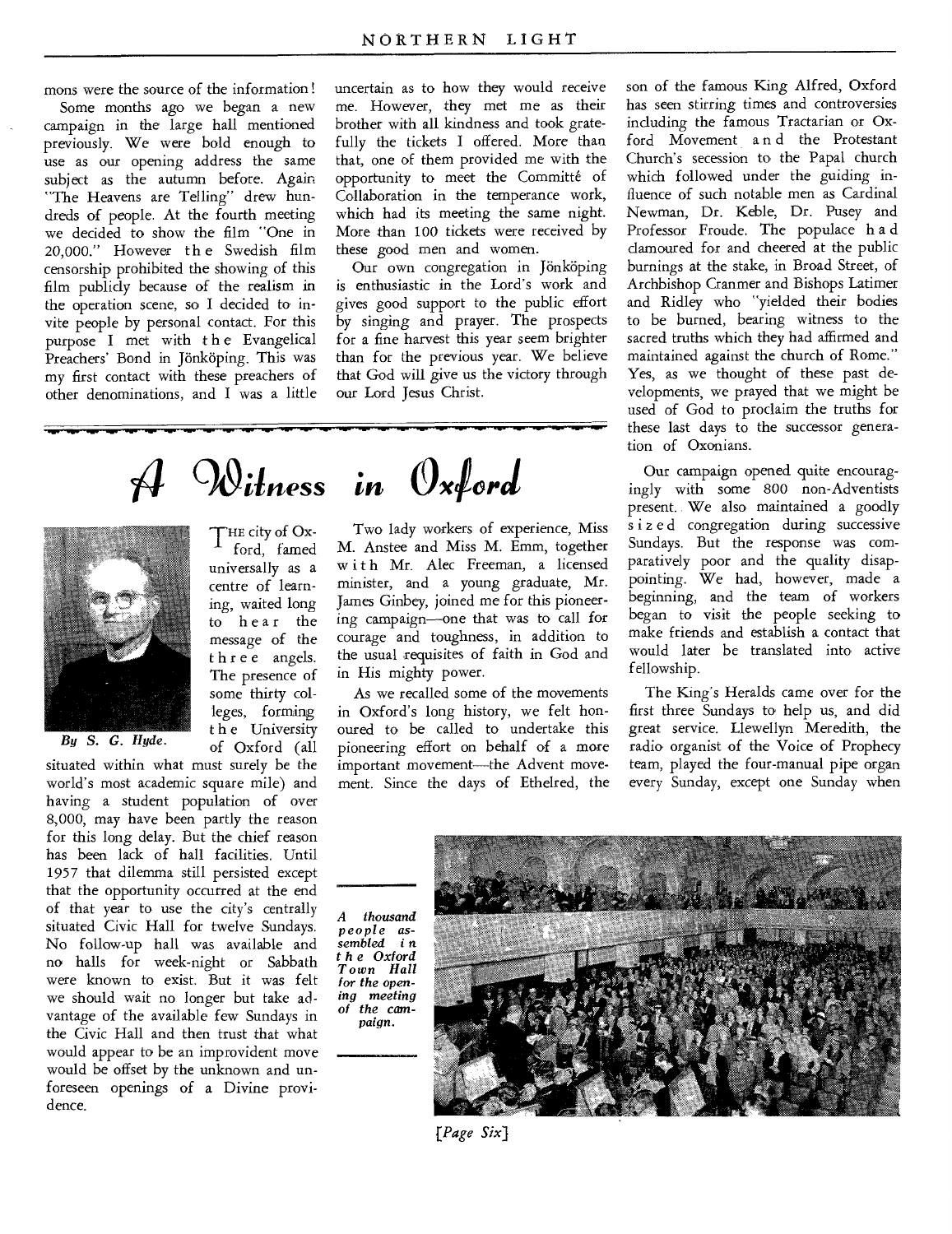Sandy Macpherson—the B.B.C. radio organist—came and gave a recital. Various choirs, including our Newbold College Choir, along with the City of Oxford Silver Band, helped us musically. Having no members in the city to help us with billing and stewarding, brethren from Watford and students from Newbold College filled the need admirably. The membership of the conference signalled their practical interest by subscribing £1,000 on the Sabbath afternoon of the Conference Session. The president, Pastor J. A. McMillan, and his committee, have sought to back us up in what the union president (Pastor W. W. Armstrong) called a "courageous endeavor." For all this help and encouragement and for the volume of prayer continually being offered, we, as a team, are profoundly grateful.

We have been very severely tested. Opposition came from some of the clergy, with newspaper criticism. The City Council resolved that in future no-one be allowed to use the Town Hall on a Sunday for more than two consecutive Sundays, so blocking our way for next winter, and halls lying unused on Sundays were shut up against us. *Only the day before the last Town Hall service*  did we receive word of a hall that we could use for succeeding Sundays but alas! it was in one of the suburbs.

Needless to say, our courage and our zeal have been put to the test. The future —as far as halls and openings—is unknown. But we have gathered around us a large group of good folk to whom we are bringing the full message given us to bear. We are "up against it," but our God is able, and we believe that this year 1958 will see the foundations laid for the long-looked-for Oxford Seventh-day Adventist church. And we believe that next winter, though the Civic Hall is shut against us, that some opening will be found for a second campaign. If only we have the strength, the persistence, the patience, and the faith, we shall this day "light a candle that shall never be put out."

A visit from two undergraduates of Merton College, who, incidentally have asked for a set of Dr. Froom's *Prophetic Faith of our Fathers,* and who have asked if I will come to their college and talk

to the students, may be the beginning of something affecting the University itself that we have so earnestly desired.

Our great and crying need is for a

church building—we cannot tackle this Oxford mission as the situation demands, without it. Brethren, pray for us and this great need!



 $\mathbf{W}$ <sup>E</sup> HAVE just completed a very successful evangelistic series in the city of Birmingham, and at the moment of writing we are fully occupied with another large campaign in the city of Manchester. These two large cities present a tremendous challenge to the evangelist, containing, as each does, well over one million inhabitants, but with its own particular problems.

From the evangelistic point of view, Birmingham has proved to be the easier city of the two. In this great Midland city we had the privilege of conducting our campaigns for three seasons in the spacious comfort of the old Theatre Royal, situated on New Street in the very heart of the city. What a wonderful venue for evangelism! During the three seasons under review some 250 souls were added to the Birmingham churches: eighty-seven during the first season, conducted by Pastor T. J. Bradley, and the remainder under the ministry of the writer during the following two seasons. We shall not soon forget that first baptism of the second season—a, record for the North England Conference—when the writer had the great joy of baptizing fifty-eight precious souls in one service. Yet another record was made that year, for altogether we had the satisfaction of adding 101 new members to the church.

The work in Manchester is proving much more difficult. In spite of the fact that we have a fine centrally located theatre, the Palace Theatre, from which to conduct our campaign, and have been able to spend much more money on advertising our programme, yet our attendances have been small from the very first night, never amounting to more than about 700 at the best of times. We have, of course, tried to analyse the situation and discover the reason for

this disappointing result and have reached the conclusion that one important factor is the high proportion of Jews and Roman Catholics in the population—two classes of people who are little influenced by our evangelistic advertising. Then there is a geographic factor, calling for long and costly journeys for many of our potential audience; adverse weather conditions, and, closely linked with the weather, that mighty factor—television.

Now while we have been disappointed by the meagre response to our advertising campaign, we are far from discouraged. On the contrary, there is much to encourage us. We have, for example, received well over 1,500 requests for our free sermon copies. Some 500 of these we have received in response to an offer appearing with our normal weekly announcement in the newspaper—these we regard as our invisible audience, and many of them appear to be excellent prospects. Another encouraging feature has been the after-meeting, held each Sunday night after the main service and attended by from 150 to 300 keenly interested people. This is most encouraging because these after-meetings really take the place of baptismal classes in our programme, and so while our initial attendances have not been large, we nevertheless look forward confidently to big baptisms, for that after all is the real goal of evangelism.

Talking of goals, before we commenced this campaign we set ourselves a goal of 200 souls for Christ over a two-year period in the city of Manchester. We—the evangelist and his enthusiastic team—are going all-out under God to achieve this result. We know that it will call for much hard work, and much prayer. Will you please pray for us, that this goal may become a reality to the glory of His name?

KENNETH LACEY.